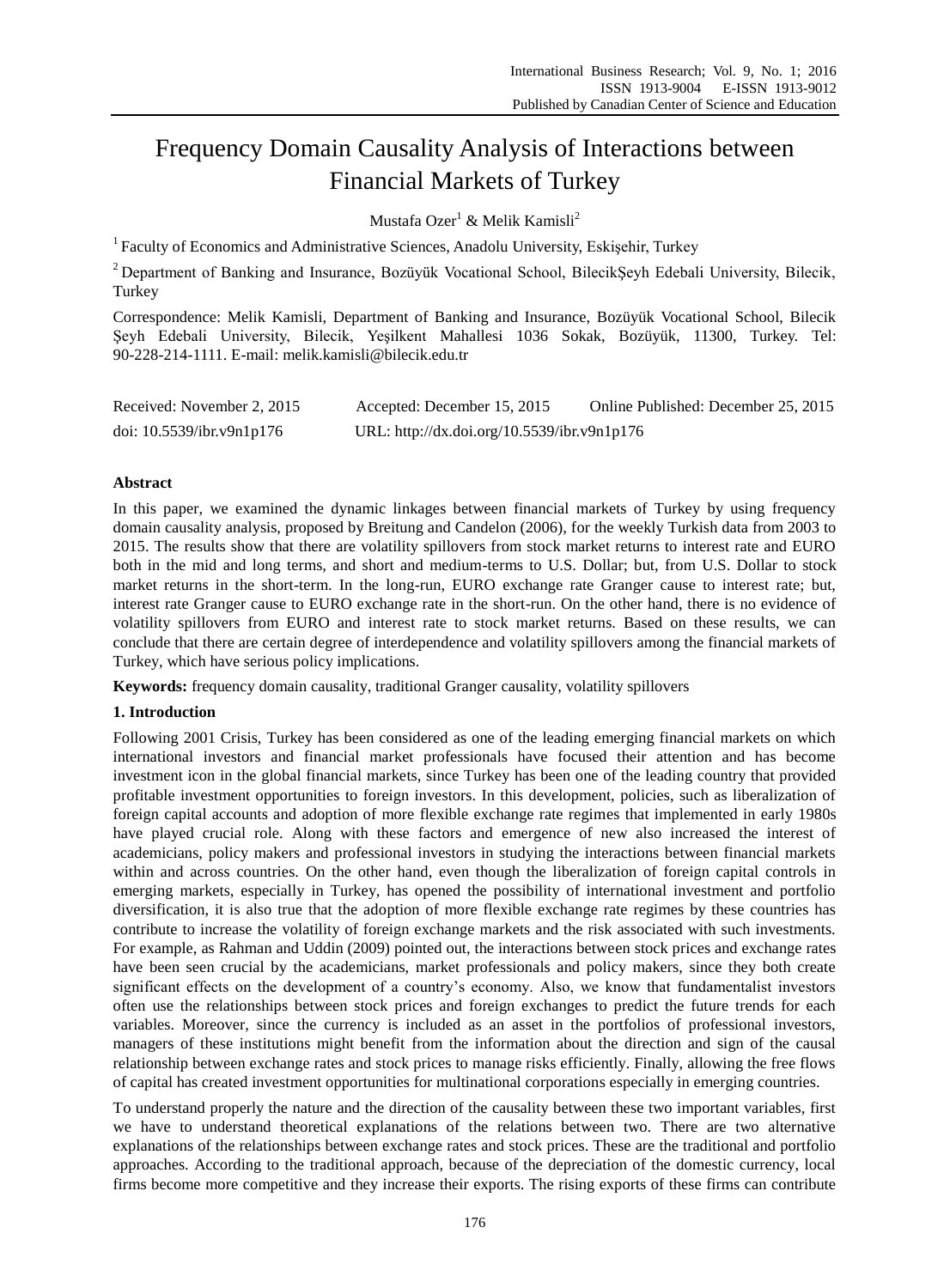to rise in their profits and to increase in stock prices in the short run, because the rising competitiveness of the firm's exports causes changes in the value of the firm's assets and liabilities, implying a positive correlation between exchange rates and stock prices. Therefore, according to the traditional approach, changes in exchange rate should lead to changes in stock prices. On the other hand, the portfolio balance approach stresses on the role of capital account transaction. According to the portfolio balance approach, an increase in stock prices causes investors to increase their demand for domestic assets and thus causes an appreciation in the domestic currency, which implies an inverse relationship between two and that stock prices can lead exchange rates. Also, as is indicated Kutty (2010), since a decrease in the stock prices will result in decrease in corporate wealth and the country's wealth as well, there might be a fall in the demand for money and monetary authorities will reduce the interest rates to offset the effects of this situation. When interest rates are relatively lower than that of the world, there will be sudden reversal of capital to take advantage of higher rates of return in other part of the world, possible leading to currency depreciation.

The empirically many economists have provided the evidence of significant relationship between exchange rates and stock prices. But, their results are mixed in terms of the sign and direction of causality between exchange rates and stock prices. The studies of Giovannini and Jorion (1987), Solnik (1987) and Smith (1992) indicate that there is significant positive relationship between exchange rates and stock prices. On the other hand, the results of the studies of Muhammad and Rasheed (2002), Bhattacharya and Mukherjee (2003), Rahman and Uddin (2009) provided evidences of negative relationship between exchange rates and stock prices. The studies of Bahmani-Oskooee and Sohrabian (1992), Kumar (2010), Andreou et al. (2013) and Mozumder et al. (2015) established bidirectional relationship, whereas that of Abdalla and Murinde (1997), Kanas (2000), Mishra (2004), Morales (2008), Fedorova and Saleem (2010), Walid et al. (2011), Alagidede et al. (2011) and Bonga-Bonga and Hoveni (2013) indicate unidirectional relationship. Finally, the studies of Ong and Izan (1999) and Nieh and Lee (2001) concluded that there is no empirical relationship between exchange rates and stock prices.

There is a common believe among the economists that stock exchange and interest rate should be considered as two critical determinants of economic growth. The effects of interest rate on stock exchange provide important implications for policies towards financial markets, mainly including monitory policy, risk management practices and government policy. As indicated by Wongbangpo and Sharma (2002), the interest rate volatility is one of the critical factor for asset pricing, since interest rate is used as a discount rate to compute the present values of asset prices. Thus, we can expect an inverse relationship between interest rates and stock prices. Also, as is pointed out by Mok (1993) and Ma and Kao (1990), one would expect an inverse causality running from interest rates to stock prices, since a rise in the interest rate reduces the present value of future dividend's income, which will put downward pressure on stock prices. A rise in the nominal interest rate will affect investors' decisions on asset holdings and can cause reallocation their capital from stock market to money market. Also, an increase in interest rates can cause a decrease in corporate profitability, since an increase in interest rates can lead to a recession which causes a decline in future corporate profitability and rises the financing costs. As mentioned by Wongbangpo and Sharma (2002), the higher interest rates have a potential to create discouraging effects on mergers, acquisitions and buyouts. It is a well-known fact that low interest rates lead to lower opportunity cost of borrowing, stimulate investments and economic activities which could increase stock price. According to studies of Harasty and Roulet (2000), Wong et al. (2005) there is a long-run relationship between interest rates and stock prices. The studies of Campbell (1987), Shanken (1990), Arango et al. (2002) and Alam and Uddin (2009) indicate an inverse relation between interest rates and stock prices. The results of the study of Hashemzadeh and Taylor (1988) provide some evidence of causality running from interest rate to stock prices in U.S. financial markets. But, Mukherjee and Naka (1995)'s findings indicate a positive relationship between stock price and interest rate on demand deposit in Japan.

As Choi and Park (2008) mentioned, according to traditional wisdom, there is a need to increase interest rates in the middle of a currency crisis to stabilize the foreign exchange market. Also, high interest rates are required in achieving reversal of currency undervaluation after a currency crisis. In the short-run, higher interest rates can be helpful to reduce the size of capital outflows by increasing the cost of currency speculation and attracting capital inflows by making domestic assets more attractive. On the other hand, in the long-run, they contribute to improvement in current account balance by reducing domestic absorption. Thus, the IMF rescue packages for Turkey and Asian countries use tight monetary policy together with financial and corporate restructuring.

According to Hacker et al. (2012), one would expect a negative or positive relationship between exchange and interest rates. A rise in a country's interest rate can cause portfolio reallocations leading to appreciation of the country's currency, since the country's interest bearing assets become more attractive. As the country's interest bearing assets become more and more attractive, investors will react to purchasing more of those assets which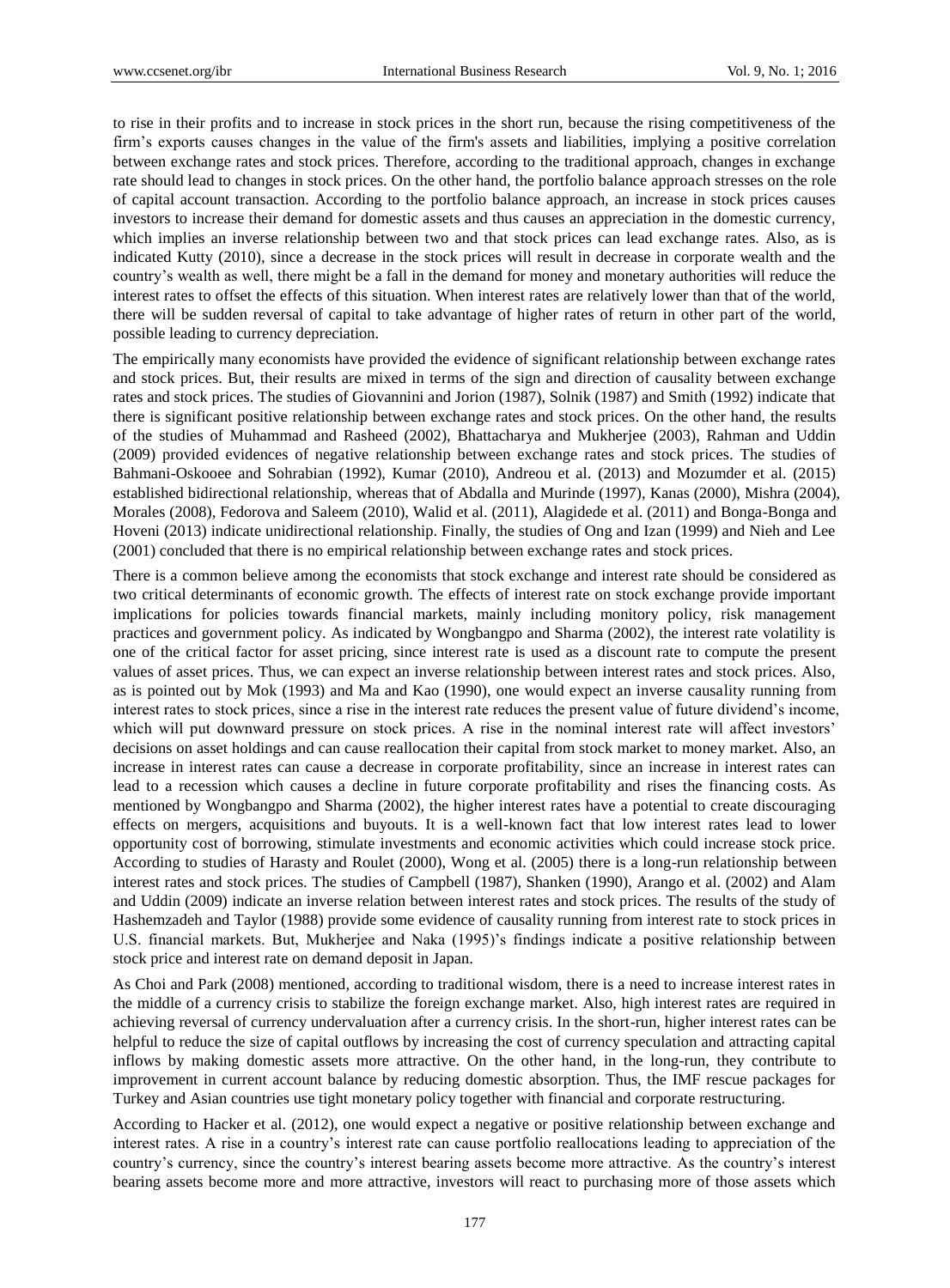result in appreciation of that country's currency as has been the case for Turkey since 2002 mostly. As pointed out in Hamrita and Trifi (2011), according to the parity conditions, there is an inverse relationship between the interest rate and the exchange rate. On the other hand, as mentioned in Ma and Kao (1990) and Hacker et al. (2012), due to Fisher hypothesis, one can justify a positive relation between exchange rate and interest rate. According to Fisher hypothesis, ceteris paribus, a rise in a country's nominal interest rate should be matched by a rise in the expected percent change in the exchange rate. Also, a higher exchange rate can contribute to reduce the country's trade deficits. Along with sticky-prices in the short-run, a rise in exchange rate will cause an increase in interest rates because of rising aggregate demand resulted in rising exchange rate.

Studies of Ghosh and Phillips (1998) and Baig and Goldfajn (2002) didn't produce significant negative association between interest rates and exchange rates, they provided some evidence of negative significant relations for some subsample periods. Dekle et al. (2002) provided evidence of Granger causality running from interest rates to exchange rates during the crisis period for countries in the sample. According to Park et al. (1999) there is a bidirectional causality between nominal exchange rates and interest rates during the crisis period of September 1997-September 1998 in Korea. Chinn and Meredith (2004) found a positive relationship between interest rates and exchange rates for the G-7 countries for the long-maturity data and negative relationship between them when using short-maturity data. Choi and Park (2008) provided the evidence of the causal relationship between interest rates and exchange rates during the Asian crisis.

There are some reasons that need to be mentioned why this study has been done. First of all, even though there is a large body of literature examines the relationship between stock prices, interest rates and foreign exchange rates in developed as well as in developing countries, it is hard to say that there is a consensus regarding on sign and direction of the relationship between these variables. Especially, disagreements exist among economists and policy makers as to whether which financial variable Granger cause the other or vice versa. These disagreements make the study of dynamic linkages between financial markets of Turkey interesting and challenging. Secondly, most of the studies that examines the relationships between these variables use traditional definition of Granger causality, which provides only one overall picture of the relationships. By using frequency domain approach, we will first attempt to disentangle volatility spillovers between Turkey's financial markets into different periods such as short, medium and long runs. Finally, Turkey's financial markets and interactions between them have been getting a lot of attentions of both international investors and academicians, since Turkey's financial markets have been offering relatively high rate of returns than that of others. Also, as indicated in Ö zer (2015), the capital inflows have been the key factor in developments in Turkey's economy especially after 2001 Crisis.

Therefore, in this paper, we analyze the volatility spillovers between Turkish financial markets closely by using the frequency domain Granger causality approach developed by Breitung and Candelon (2006). Therefore, in section 2, we explain the method and data used in the study fully. The rest of the paper is organized as follows. Section 3 presents the results of the study and section 4 concludes.

### **2. Methodology and Data**

In traditional Granger causality testing approach, the prediction errors are obtained by a model that relates Y to past and current values of both X and Y. This method has been widely used because the test is simply carried out to determine whether the coefficients of the regression model, associated with past and current values of X, are significant. To investigate the linear Granger causality between two variables X and Y, a p-order linear vector autoregressive model, VAR(p), is estimated:

$$
\begin{bmatrix} X_t \\ Y_t \end{bmatrix} = \begin{bmatrix} \alpha_1 \\ \alpha_2 \end{bmatrix} + \begin{bmatrix} \emptyset_{11,1} & \emptyset_{12,1} \\ \emptyset_{21,1} & \emptyset_{22,1} \end{bmatrix} \begin{bmatrix} X_{t-1} \\ Y_{t-1} \end{bmatrix} + \dots + \begin{bmatrix} \emptyset_{11,p} & \emptyset_{12,p} \\ \emptyset_{21,p} & \emptyset_{22,p} \end{bmatrix} \begin{bmatrix} X_{t-p} \\ Y_{t-p} \end{bmatrix} + \begin{bmatrix} \varepsilon_{1t} \\ \varepsilon_{2t} \end{bmatrix}
$$
 (1)

where  $\varepsilon_t = (\varepsilon_{1t})'$  is a vector of white noise processes with a non-singular covariance matrix  $\Sigma_{\varepsilon}$ .

By carrying out either an F-test (restricted versus unrestricted) or Wald-type test, one can find alternative causal relations between X and Y. But, since all these Granger causality tests are providing only one statistics for the whole sample, it is not well suited to distinguish short and long run effects. Thus, as mentioned in Joseph et al. (2015), this type of Granger causality tests unfortunately do not indicate causality in its conventional sense, since they only measure precedence and information content. Even though sign and the direction of causality can differ between frequency bands (Granger & Lin, 1995), the traditional Granger causality tests are unable to diagnose these. Because of these reasons, as is suggested in Ding et al. (2006), to obtain a more precise picture of the short, medium and long run Granger causality, a frequency domain Granger causality test should be used.

Even though frequency domain approach to causality testing has been developed and used recently, according to Croux and Reusens (2013), the concept of Granger causality in the frequency domain is not new and was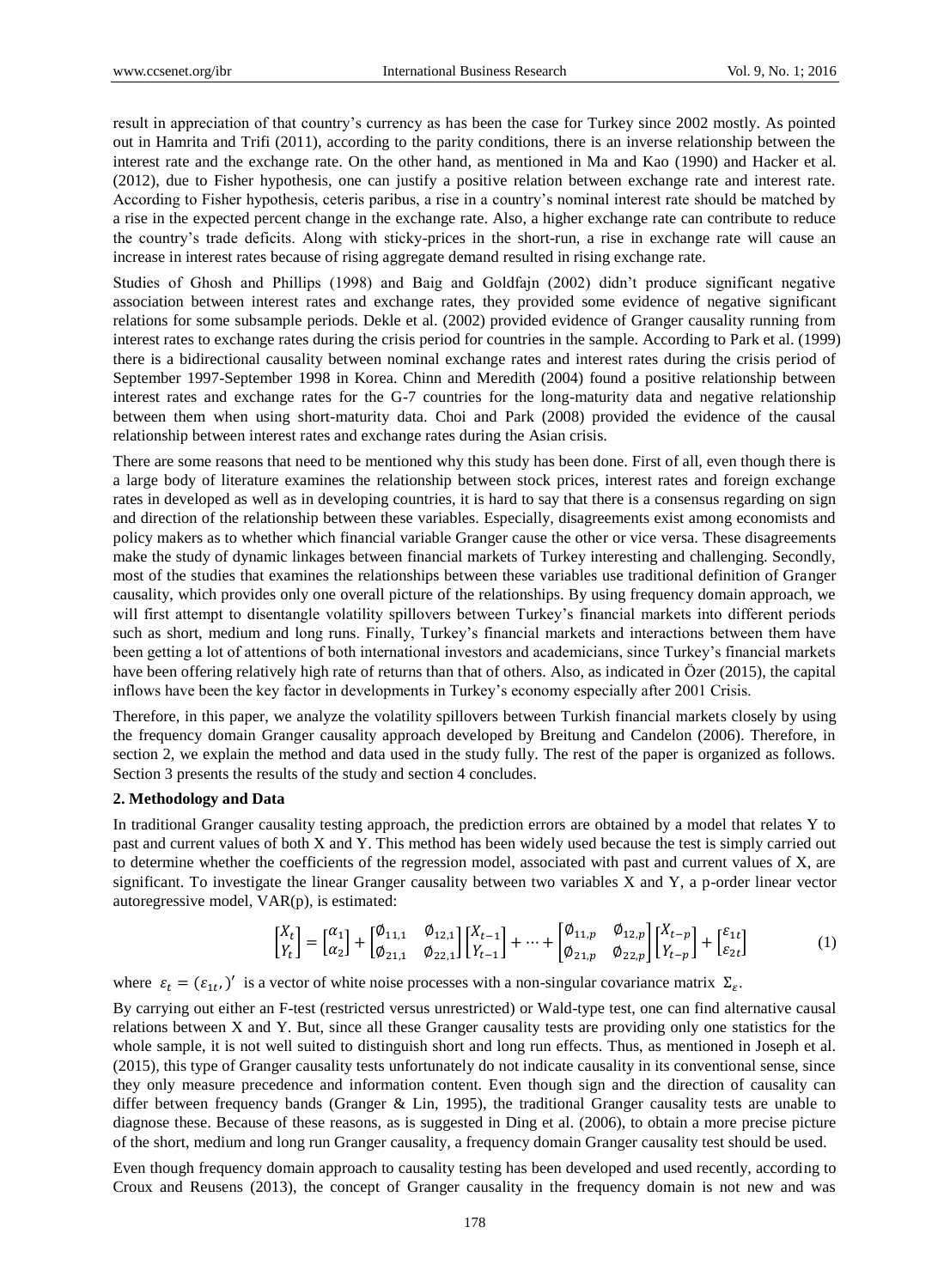originally proposed by Granger in 1969. Later, Geweke (1984) proposed a measure for this Granger causality in the frequency domain which allows to perform the causality tests at different frequencies not causing any loss of explanatory power. Geweke's measure of causality  $(M_{V\to X})$  can be decomposed as follows (Kratschell and Schmidth, 2012):

$$
M_{Y \to X} = \frac{1}{\pi} \int_0^{\pi} f_{Y \to X}(\omega) d\omega \tag{2}
$$

To test the existence of Granger causality at a given frequency, several researchers developed different test producers. First of all, Geweke (1984) proposed a Wald-test that imposes linear restrictions on the parameters. Secondly, this test procedure was further extended by Breitung and Candelon (2006). Thirdly, Yao and Hosoya (2000) developed an alternative Wald-type test which is based on non-linear restrictions on the VAR parameters. Finally, Seth (2010) discussed tests based on bootstrap and permutation resampling techniques.

In this paper, we use the method developed by Breitung and Candelon (2006). Breitung and Candelon (2006) procedure decompose the total spectral interdependence between the two series into a sum of "instantaneous", "feed forward" and "feedback" causality terms. To explain Breitung and Candelon approach, we will use a finite-order vector autoregressive (VAR) representation of the two time series,  $X_t$  and  $Y_t$ , is the following form:

$$
\Theta(L)\begin{pmatrix} X_t \\ Y_t \end{pmatrix} = \begin{pmatrix} \Theta_{11}(L) & \Theta_{12}(L) \\ \Theta_{21}(L) & \Theta_{22}(L) \end{pmatrix} \begin{pmatrix} X_t \\ Y_t \end{pmatrix} = \begin{pmatrix} \varepsilon_{1t} \\ \varepsilon_{2t} \end{pmatrix}
$$
(3)

where  $\Theta(L) = 1 - \Theta_1 L - \Theta_2 L^2 - \cdots - \Theta_p L^p$  is a lag polynomial with  $L^j X_t = X_{t-j}$  and  $L^j Y_t = Y_{t-j}$ . It is assumed that the error vector  $\varepsilon_t = (\varepsilon_{1t} \quad \varepsilon_{2t})'$  is multivariate white noise with  $E(\varepsilon_t) = 0$  and  $E(\varepsilon_t \varepsilon_t') = \Sigma$ , where  $\Sigma$  is positive definite and symmetric.

When G is a lower triangular matrix and G' is an upper triangular matrix of the Cholesky decomposition,  $G'G = \Sigma^{-1}$  such that  $G\varepsilon_t = \eta_t$  and  $E(\eta_t \eta_t') = I$ . Based on this Cholesky decomposition, we can write the MA representation of system as follows:

$$
\begin{pmatrix} X_t \\ Y_t \end{pmatrix} = \begin{pmatrix} \psi_{11}(L) & \psi_{12}(L) \\ \psi_{21}(L) & \psi_{22}(L) \end{pmatrix} \begin{pmatrix} \eta_{1t} \\ \eta_{2t} \end{pmatrix}
$$
 (4)

where  $\psi(L) = \Theta(L)^{-1} G^{-1}$  and  $(\eta_{1t} \eta_{2t})' = G(\varepsilon_{1t} \varepsilon_{2t})'$ , so that  $cov(\eta_{1t}, \eta_{2t}) = 0$  and  $var(\eta_{1t}) = var(\eta_{2t}) = 1$ . When we use the Fourier transformation to system, following spectral density of  $X_t$ , which has the two parts, will be obtained:

$$
f_X(\omega) = \frac{1}{\pi} \left\{ \left| \psi_{11}(e^{-i\omega}) \right|^2 + \left| \psi_{12}(e^{-i\omega}) \right|^2 \right\} \tag{5}
$$

According to Kratschell and Schmidth (2012), the first component in equation (5) is called "intrinsic" term, which is driven by past shocks in  $X_t$  and the second element is called "causal" term  $(\psi_{12}(e^{-i\omega}))$  of the spectrum, which contains the predictive power of the variable  $Y_t$  and is used by Breitung and Candelon (2006) to construct their frequency domain Granger causality test. To call that  $Y_t$  does not "Granger cause"  $X_t$  at frequency  $\omega$ , the predictive component of the spectrum of  $X_t$  at frequency  $\omega$  must be zero. This leads to the measure of causality suggested by Geweke (1984) and Hosoya (2001) and expressed as:

$$
M_{Y \to X}(\omega) = \log \left[ \frac{2\pi f_X(\omega)}{\left| \psi_{12}(e^{-i\omega}) \right|^2} \right] \tag{6}
$$

$$
= \log \left[ 1 + \frac{|\psi_{12}(e^{-i\omega})|^2}{|\psi_{11}(e^{-i\omega})|^2} \right] \tag{7}
$$

If  $\psi_{12}(e^{-i\omega}) = 0$ , then,  $M_{Y\to X}(\omega)$  will be zero and we will conclude that Y does not Granger cause X at frequency  $\omega$ . Therefore, the equation of  $\psi_{12}(e^{-i\omega}) = 0$  should be considered as a condition for no Granger causality at frequency  $\omega$ .

The null hypothesis for testing Y does not Granger cause X within a bivariate framework based on Geweke measure is expressed as follows:

$$
H_0: M_{Y \to X}(\omega) = 0 \tag{8}
$$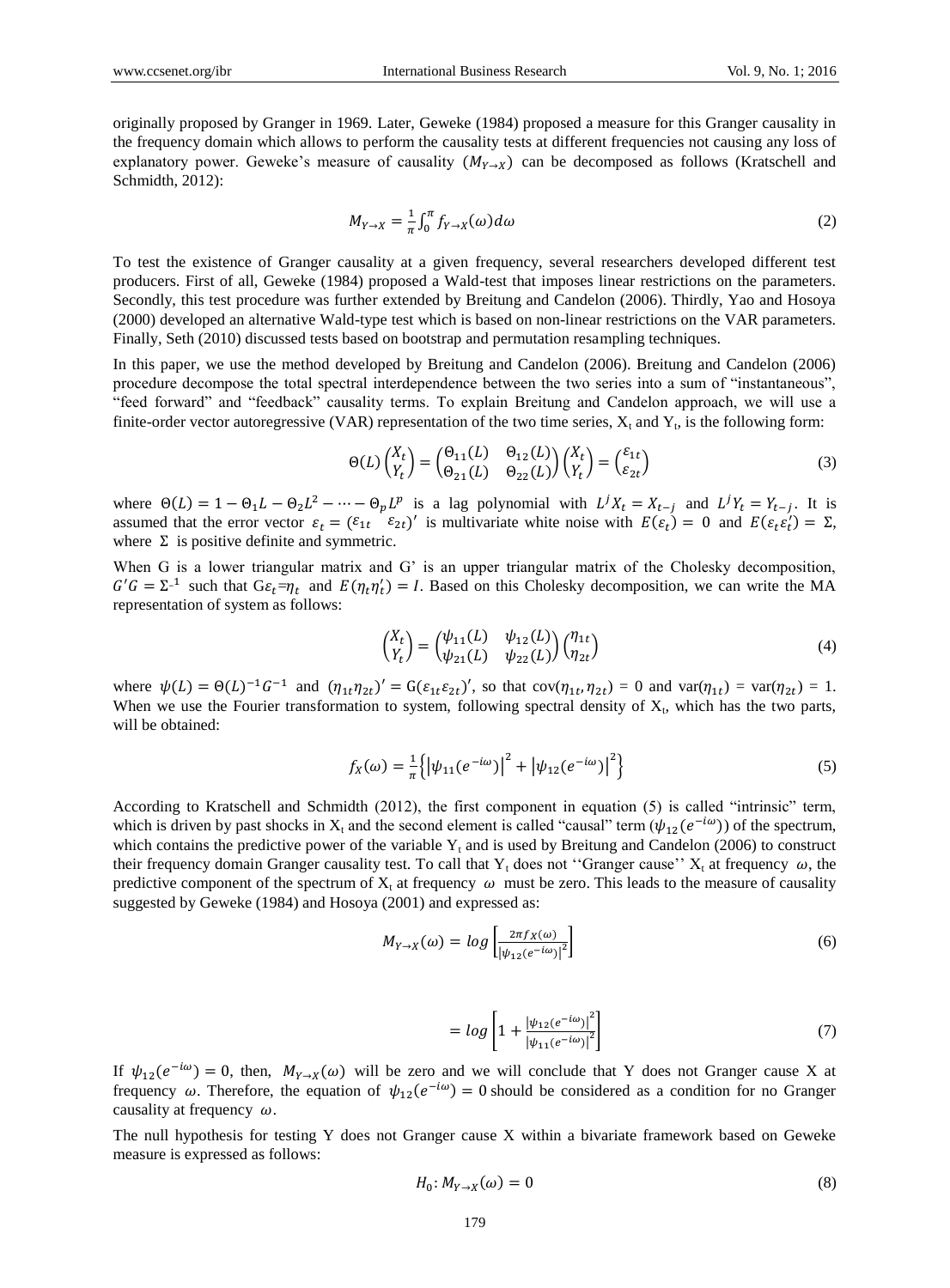Following Breitung and Candelon (2006), to test the null hypothesis of Y does not Granger cause X at frequency  $\omega$ , we will simplify the above condition to a set of linear restrictions on the coefficients of the first component of the VAR model in equation (3):

$$
X_t = \Theta_{11,1} X_{t-1} + \dots + \Theta_{11,p} X_{t-p} + \Theta_{12,1} Y_{t-1} + \dots + \Theta_{12,p} Y_{t-p} + \varepsilon_{1t} \tag{9}
$$

where  $\Theta_{11,j}$  and  $\Theta_{12,j}$  are the coefficients of the lag polynomials  $\Theta_{11}(L)$  and  $\Theta_{12}(L)$ . As stated in Croux and Reusens (2013), the necessary and sufficient set of conditions for no Granger causality at frequency  $\omega$  is given by following equations:

$$
\sum_{j=1}^{p} \Theta_{12,j} \cos(j\omega) = 0 \tag{10}
$$

$$
\sum_{j=1}^{p} \Theta_{12,j} \sin(j\omega) = 0 \tag{11}
$$

We use a standard F-test on a set of coefficients of equations (10) and (11) to test the null hypothesis of no Granger Causality at frequency  $\omega$ . F-statistic is approximately distributed as F(2,T-2p) for  $\omega \epsilon (0, \pi)$ , where 2 is the number of restrictions and T is the number of observations used to estimate the VAR model of order p. The null hypothesis in this test, which corresponds to the null hypothesis tested by Geweke,  $M_{Y\to X}(\omega) = 0$ , is

$$
H_0: R(\omega)\Theta_{12}(L) = 0\tag{12}
$$

with

$$
R(\omega) = \begin{bmatrix} \cos(\omega) & \cos(2\omega) & \dots & \cos(p\omega) \\ \sin(\omega) & \sin(2\omega) & \dots & \sin(p\omega) \end{bmatrix}
$$
(13)

According to Kratschell and Schmidth (2012), an important step in this method is to determine the lag order of the VAR, since it determines the dynamic structure of the model. Also, to analyze the frequency domain Granger causality within cointegrating framework, we need to replace  $X_t$  by  $\Delta X_t$  in equation (9) leaving the right hand side of the equation unchanged. As mentioned in Tiwari (2012), in cointegrated systems the definition of causality at frequency zero should be considered as equivalent to the concept of "long-run causality". On the other hand, in stationary framework there won't be any long-run relationship between the time series.

In order to investigate the dynamic interactions between financial markets of Turkey, we use weekly data for interest rates (IR), exchange rates (ER) and stock prices (SP), which are retrieved from DataStream, covering the sample period from 2003-2015. The end-of-week stock index used in this study is ISE-30 indices (ISE). The exchange rates data are end-of-period nominal exchange rates, expressed in Turkish Lira per U.S. Dollar and EURO and interest rate is the interbank interest rate. Following the suggestion of Arouri et al. (2011), we prefer to use weekly data because weekly data appear to capture the interactions among financial markets.

#### **3. Empirical Results**

We first start interpreting the some descriptive statistics for the stock market returns, interest rates and exchange rates for Turkey. Table 1 presents some summary statistics for the variables.

Table 1. Summary of descriptive statistics

|                 | SP        | USD       | <b>EURO</b> | <b>IR</b> |
|-----------------|-----------|-----------|-------------|-----------|
| Mean            | 0.0007    | 0.0001    | 0.0002      | 14.38     |
| Median          | 0.0010    | $-0.0004$ | $-0.0002$   | 13.49     |
| Maximum         | 0.1273    | 0.0704    | 0.0477      | 46.29     |
| Minimum         | $-0.1359$ | $-0.1194$ | $-0.0677$   | 2.02      |
| Std. Dev.       | 0.0197    | 0.0084    | 0.0081      | 9.05      |
| <b>Skewness</b> | $-0.1721$ | $-0.0719$ | 0.4181      | 1.67      |
| Kurtosis        | 6.94      | 21.37     | 8.99        | 6.04      |
| Jarque-Bera     | 1955*     | 42173*    | 4574*       | 2548*     |
| <b>ARCH-LM</b>  | 79.58*    | $72.53*$  | 115.71*     | 685.71*   |

According to results in Table 1, all financial variables have positive mean returns. While Stock returns and USD have negative skewness, interest rates and EURO return have positive skewness. All series have excess kurtosis values and all kurtosis coefficients are significantly greater than three. Thus, all series have heavy tails relative to the normal distribution, which is typical for the financial variables. Skewness and kurtosis values of stock market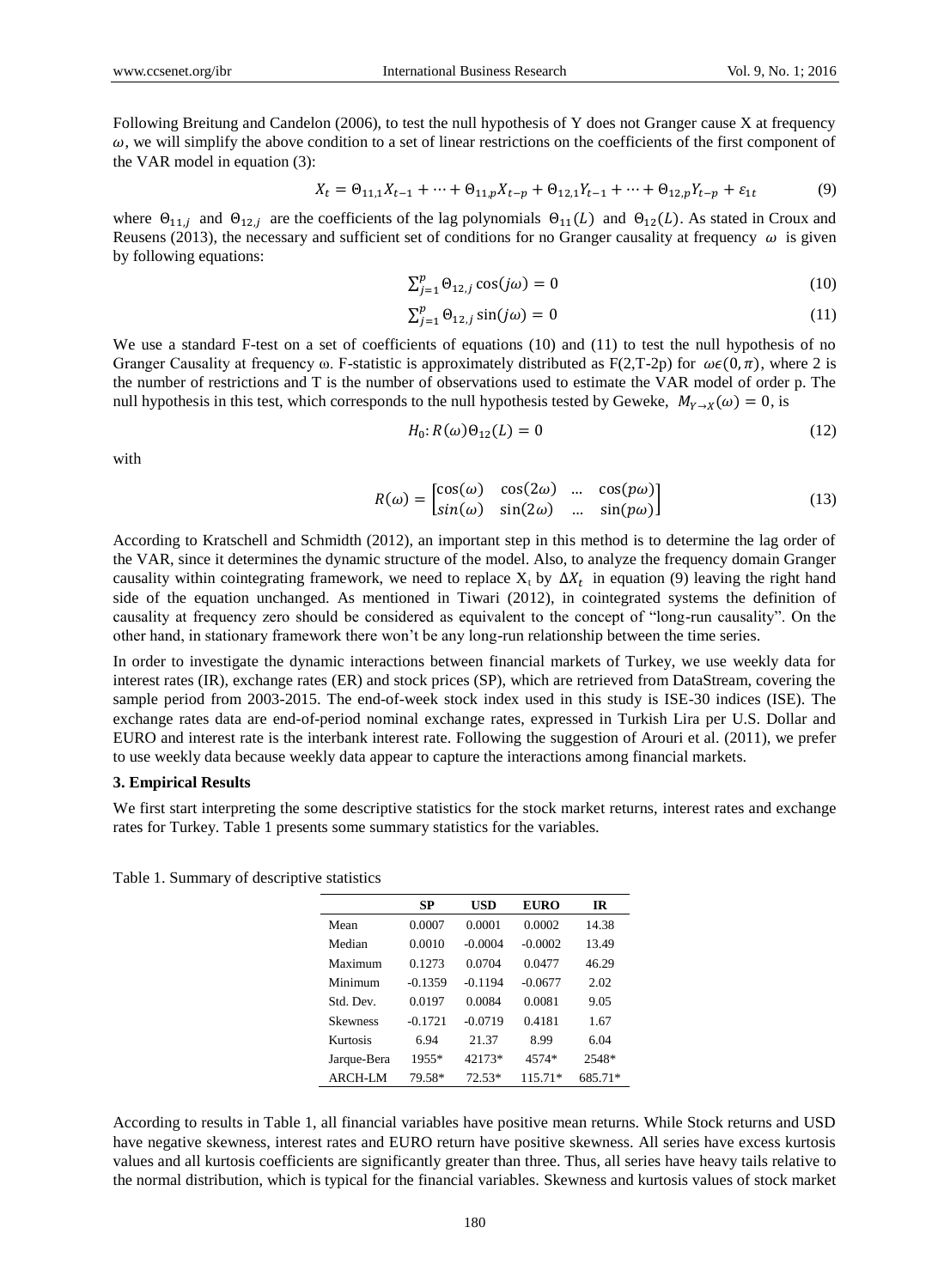returns and USD indicate that the distributions of these variables are negatively skewed and leptokurtic. Also, these findings imply that these series have typically asymmetric distributions. As a result, the Jarque–Bera test statistics (JB) indicate that all series do not have normal distribution. Finally, all ARCH-LM test results indicate that there are significant ARCH effects in all variables in the study implying that volatility spillovers between financial variables can be modelled by employing ARCH/GARCH models.

As mentioned in Ciner (2011a), one can use the second moment of the return distributions in analyzing the dynamic linkages between exchange rate, stock prices and interest rate. Due to the study of Ross (1989), the volatility is considered as a proxy for the rate of information flow in markets. Thus, one can also derive further information regarding the dynamic linkages between financial markets by using the results. As we mentioned in introduction, understanding volatility spillovers can be important for academicians, policy makers and professional investors.

Because of the reasons stated in Ciner (2011a), we obtain the volatilities of each variable by using  $GARCH(1,1)$ model with t-distributed errors. And then, we use these volatilities to construct bivariate VAR models to determine the direction of causal relationships between interest rates, exchange rates and stock prices. We use VAR Granger causality tests performed as Wald tests, as a starting point of our empirical analysis. Table 2 reports the results of both traditional and frequency domain Granger causality tests.

|  | Table 2. Traditional and frequency domain Granger causality test results |  |  |
|--|--------------------------------------------------------------------------|--|--|
|  |                                                                          |  |  |

|                       | <b>Traditional</b>   | <b>Frequency-domain</b> |         |                    |         |                   |         |  |
|-----------------------|----------------------|-------------------------|---------|--------------------|---------|-------------------|---------|--|
|                       |                      | <b>Long Term</b>        |         | <b>Medium Term</b> |         | <b>Short term</b> |         |  |
| SP > EURO             | $17.82**$            | $6.15*$                 | $6.13*$ | 2.70               | $6.64*$ | 4.27              | 3.56    |  |
| $EURO \rightarrow SP$ | 5.32                 | 1.198                   | 1.192   | 2.977              | 2.151   | 0.885             | 1.059   |  |
| $SP \rightarrow IR$   | $9.69**$             | 9.471*                  | 9.471*  | $6.288**$          | 1.342   | 0.593             | 1.704   |  |
| $IR \rightarrow SP$   | 1.18                 | 0.209                   | 0.208   | 0.113              | 0.510   | 0.806             | 1.118   |  |
| $SP \rightarrow USD$  | $16.99**$            | 2.87                    | 2.81    | 0.99               | 7.95*   | 3.71              | $6.11*$ |  |
| $USD \rightarrow SP$  | 3.29                 | 1.06                    | 1.08    | 1.22               | 0.79    | $7.61*$           | 0.88    |  |
| $IR \rightarrow EURO$ | $14.80***$           | 2.88                    | 2.89    | 3.77               | 0.44    | $8.20**$          | 4.69    |  |
| $EURO \rightarrow IR$ | 12.72                | $9.80*$                 | $9.80*$ | 2.75               | 0.27    | 0.10              | 1.90    |  |
| $USD \rightarrow IR$  | No significant model |                         |         |                    |         |                   |         |  |
| $IR \rightarrow USD$  | No significant model |                         |         |                    |         |                   |         |  |

Based on the results of traditional Granger causality tests shown in Table 2, the stock prices Granger cause both EURO and U.S. Dollar exchange rates and interest rates. Also, interest rates Granger cause EURO exchange rate. But the results do not indicate any causality running from exchange rates to stock prices, interest rates to stock prices, and EURO exchange rates to interest rates. Therefore, it is fair to conclude that the results of traditional causality tests mostly provide evidence of supporting the portfolio balance approach, as oppose to traditional approach.

Classical Granger test results that we discussed above do not provide clear evidence whether the co-movements depend on short-run fluctuations or longer cycles. In other words, according to Ciner (2011b), this test procedure produces a single, one-shot statistic regarding predictability and implicitly and ignore the possibility that causal relationships between variables could change across different frequencies. Thus, to disentangle short- and long-run effects, we perform the frequency domain Granger causality test of Breitung and Candelon (2006) and Table 2 present the results.

Table 2 reports the test statistics, for some frequencies,  $\omega$ , (which are expressed as a fraction of  $\pi$ ) in the interval (0, π). The frequency, ω, can be translated into a cycle or periodicity of T weeks by  $T = 2\pi/\omega$ , where T is the length of the period (in this study represents week). High frequencies correspond to short periods and vice versa.

The results of frequency domain Granger causality tests, presented in Table 2, support the results of traditional Granger causality test. However, frequency domain analysis provides much clearer and more accurate details of the directions and strengths of causalities between the variables in different frequencies, which have never been given before. Therefore, by decomposing the causality into different frequencies, we will have a much deeper understanding of causal relationships between financial markets of Turkey.

For example, traditional Granger causality test results indicate that stock prices Granger cause both EURO and U.S. Dollar exchange rates. Frequency domain Granger causality tests results support these results and also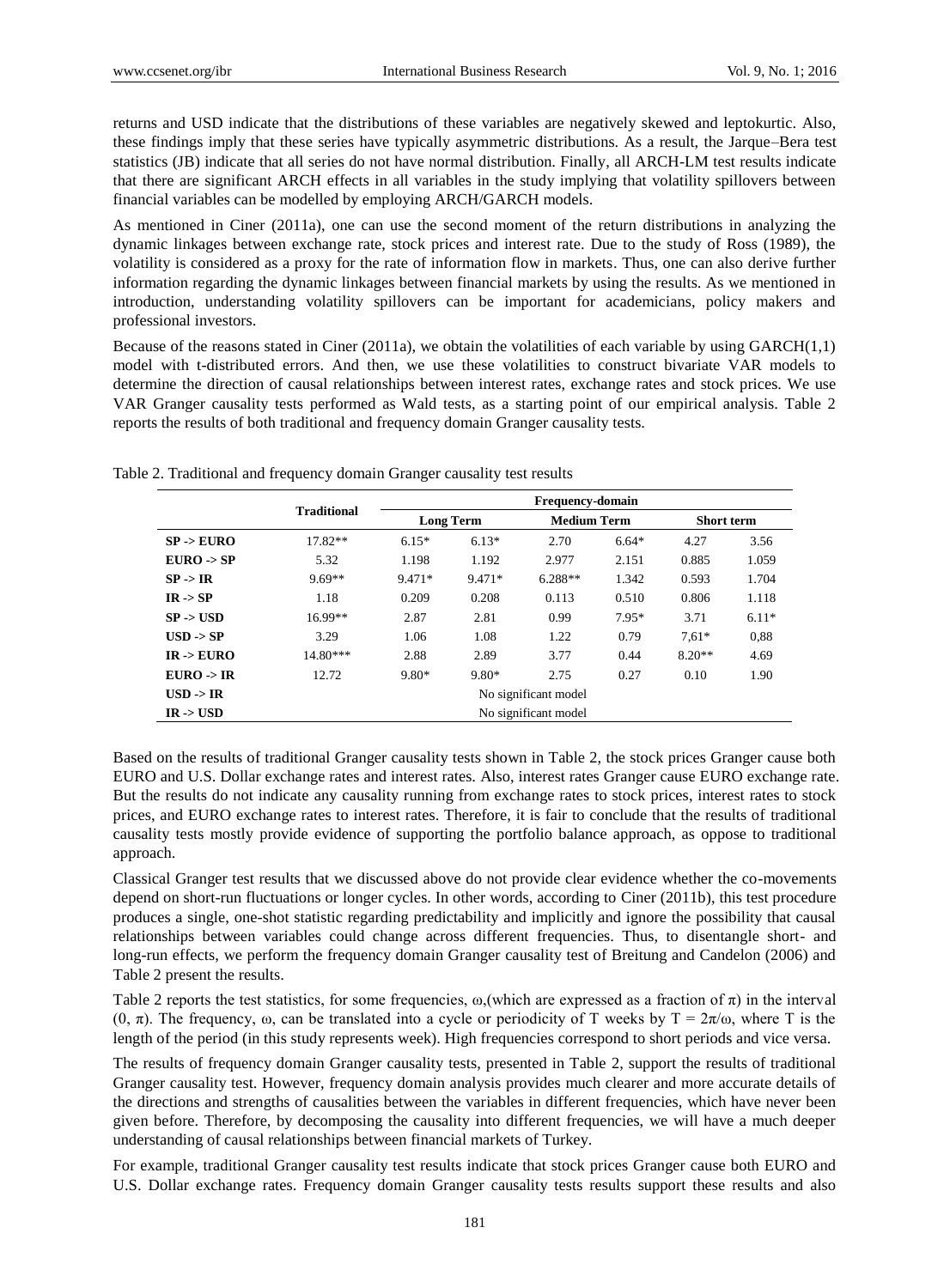indicate that stock prices cause EURO exchange rate both in medium and long-terms and U.S. Dollar in both short and medium-terms. First, we see that stock prices have significant causal effects on EURO exchange rates at both medium (frequency  $\omega > 2.00$  (4 weeks)) and long-terms (frequency  $\omega < 0.05$  (125 weeks)). But, there is no causality running from EURO to stock prices. These findings suggest that stock prices have connections with EURO exchange rates at different frequencies. Also, stock prices Granger cause U.S. Dollar at frequencies greater than 1.39, which correspond to short-and medium terms ( $1 < \omega < 1.5$  (4 and 6 weeks)). On the other hand, U.S. Dollar Granger causes stock prices only in the short-run; that is in high frequencies. Thus, considering the EURO exchange rates, the results support the predictions of portfolio balance approach during the sample period. But, considering U.S. Dollar exchange rate, the results are mixed and provide evidences of supporting both approaches. According to Tsai (2012), there is a possible explanation for the different results of the direction of the causal relationship between stock price and exchange rate, since the portfolio balance effect should not exist every time and everywhere. We know that if the stock market of a country is not volatile, there will be no full absorption of inflows of the foreign capital by stock market. In this case, the indirect influence on exchange rate may then not exist. On the other hand, if the opportunity of profit is obvious and causes the considerable quantities of foreign capital to enter or leave the stock market, the obvious capital inflow or outflow will occur, and significant influence on exchange rate may be found. Therefore, during normal times if there is no obvious capital inflow or outflow, only the international trading effect will exist in the relationship between these two markets. However, during financial crises or bubbles in stock markets, profit opportunity occurs and causes significant amount of foreign capital to enter or leave the stock markets as has been the case mostly following the 2002 general elections, which is the AKP era. Sooner the later, this causes the currencies to depreciate or appreciate. In such a case, we expect a negative relationship between stock prices and exchange rates.

Second, the stock prices Granger cause interest rates at low level of frequencies implying that there exists medium-and long-term causality running from stock prices to interest rates; but no causality from interest rates to stock prices at any frequencies. These findings don't support the generally accepted notion for the causality running from interest rate to stock price. In other words, this finding provides some evidence to some critics claims the conventional wisdom of interest rate causality on stock prices. When the stock prices fall, the capital, especially speculative short-term capital flows, flows out of the country causing pressure on the exchange rate and increase the volatility of market. To stabilize foreign exchange rate market, interest rate is raised.

Third, there is a bidirectional causality between EURO exchange rates and interest rates. EURO exchange rates Granger cause interest rates at low frequencies ( $\omega$  < 0.05) that is in long-run; but, interest rates Granger cause EURO exchange rates in the short-run ( $\omega > 2.00$  (3 weeks). Therefore, based on the findings of study, we can conclude that the empirical results support the predictions of the Mundell-Fleming model in the long-run. On the other hand, the results validate the implications of the Dornbusch and portfolio balance model in the short-run. As explained in Hacker et al. (2012), in the Mundell–Fleming model if there is a sufficiently-high capital mobility, when there is a fall in the interest rate caused by a monetary or fiscal disturbance in the short-run, there will be an adjustment-period of increases in the exchange rate, implying a negative Granger causality from the interest rate differential to the exchange rates. On the other hand, in the Dornbusch and portfolio balance model, this adjustment period of decreases in the exchange rate implies positive Granger causality from the exchange rates to the interest rate differential.

#### **4. Conclusion**

In this study, we investigate the volatility spillovers between the foreign exchange, stock and money markets in Turkey. The results of the study show that there are spillovers from stock market returns to interest rates and EURO exchange rate both in the mid and long-runs, to U.S. Dollar both in short and medium-runs and from U.S. Dollar to stock market returns in the short-run. Thus, for regarding the EURO exchange rate, the results mostly support the portfolio balance view of the relationships between exchange rates and stock prices. But, for regarding U.S. Dollar exchange rate, the results are mixed. Also, we got some evidence of Granger causality running from EURO exchange rate to interest rates in the long-run and from interest rates to EURO exchange rate in the short-run. On other hand, there is no evidence of spillovers from EURO exchange rate and interest rates to stock market returns. Based on these results, we can conclude that there are certain degree of interdependence and volatility spillovers among the financial markets of Turkey, which have serious policy implications.

First of all, the results indicate that stock prices in Turkey can be used to predict movements of the EURO exchange rate both in medium and long-runs and that of U.S. Dollar exchange rate in short and medium-runs. Further, the U.S. Dollar exchange rate can be used to predict the movements of stock prices at short-run. Therefore, the participants of foreign exchange market can develop strategies to make profit from foreign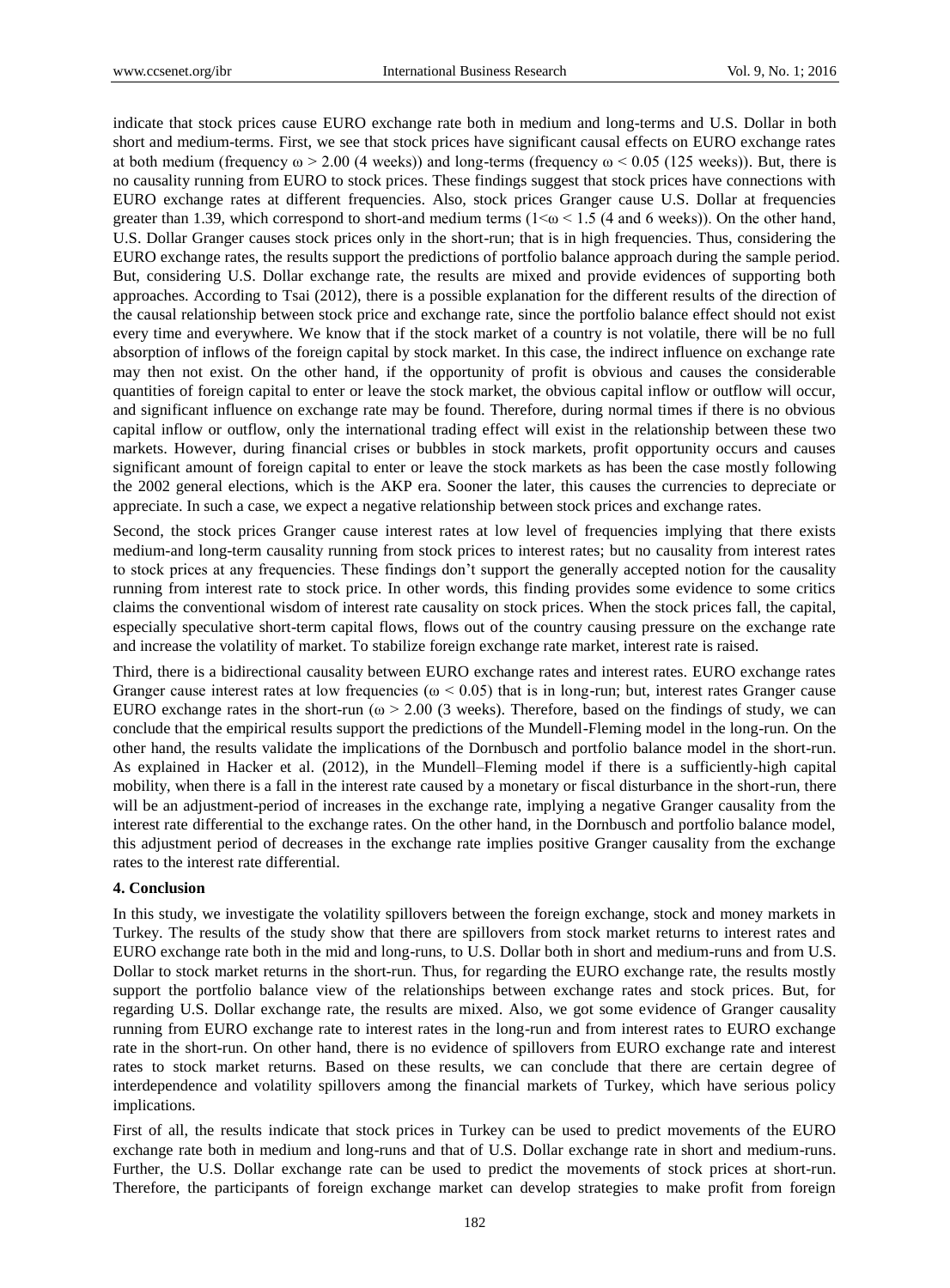exchange transactions by using stock prices to predict the movements of the EURO exchange rate both in medium and long-runs. However, the participants of the stock market can develop strategies to make profit by using the U.S. Dollar exchange rate to predict stock prices only in the short-run. Moreover, Turkish government can establish some policies that contributes to strengthen financial market transparency and accountability. Developing such policies obviously will help to prevent volatility in the stock prices as well as the erratic movements of the currency value in the foreign exchange market. Further, the above results provide mixed evidence for the validity of the traditional approach or portfolio approach in relation to the relationship between exchange rates and stock prices in Turkey.

This paper investigated the short, medium and long-run volatility spillovers between interest rates and exchange rates to provide some evidence to see if the high interest rate policy was appropriate for stabilizing foreign exchange rates. Based on the findings of study, we may conclude that tight monetary policy and subsequent rise in interest rates are not effective in stabilizing U.S. Dollar exchange rates in medium and long-runs; but, it can be used to stabilize the EURO exchange rates only in the short-run. When this conclusion is taken in consideration together with the high economic cost associated with keeping interest rates high for an extended time period, one may rightfully question the appropriateness of tight monetary policy during the financial markets turmoil, especially in exchange rates markets. Therefore, policy makers of the Turkish economy should be cautious in using interest rates to stabilize exchange rates markets, especially U.S. Dollar exchange rates market, since it has only short term implication on EURO exchange rates market.

Unlike to the generally accepted notion for the causality running from interest rate to stock price, the results of study indicate that there is a unidirectional causality running from stock prices to interest rates both in medium-and long-runs in Turkey, probably resulting from the fact that the booming stock market and phenomenal over-subscription of new issues might have impounded pressure on liquidity and thus caused interest rate movements. Also, we know that most of the investors of stock market of Turkey is consist of foreign investors. Therefore, for Turkey, controlling the interest rates will not ensure benefit to country's stock exchange through demand pull away of more investors in share market and supply push away of more extensional investment of companies. Also, to increase the interest of the foreign investors investing into stock market, first thing the authorities should do is to stabilize the foreign exchange rate markets of Turkey.

So, based on the results of frequency domain causality tests, it is fair to conclude that stock market in Turkey is leading the both money and exchange rate markets. Thus, to increase the interest of the foreign investors investing into stock market, the authorities should take into account bidirectional causality between stock and exchange rate markets.

#### **References**

- Abdalla, I. S., & Murinde, V. (1997). Exchange rate and stock price interactions in emerging financial markets: Evidence on India, Korea, Pakistan and Philippines. *Applied Financial Economics, 7*(1), 25-35. http://dx.doi.org/10.1080/096031097333826
- Alam, M., & Uddin, G. S. (2009). Relationship between interest rate and stock price: Empirical evidence from developed and developing countries. *International Journal of Business and Management, 4*(3), 43-51. http://dx.doi.org/10.5539/ijbm.v4n3p43
- Andreou, E., Matsi, M., & Savvides, A. (2013). Stock and foreign exchange market linkages in emerging economies. *Journal of International Financial Markets, Institutions & Money, 27*, 248-268. http://dx.doi.org/10.1016/j.intfin.2013.09.003
- Arango, L. E., Gonzalez, A., & Posada, C. E. (2002). Returns and interest rate: A nonlinear relationship in the Bogota Stock Market. *Applied Financial Economics, 12*(11), 835-842. http://dx.doi.org/10.1080/09603100110094493
- Arouri, M. E. H., Jouini, J., & Nguyen, D. K. (2011). Volatility spillovers between oil prices and stock sector returns: Implications for portfolio management. *Journal of International Money and Finance, 30*(7), 1387-1405. http://dx.doi.org/10.1016/j.jimonfin.2011.07.008
- Bahmani-Oskooee, M., & Sohrabian, A. (1992). Stock Prices and the effective exchange rate of the dollar. *Applied Economics, 24*(4), 459-464. http://dx.doi.org/10.1080/00036849200000020
- Bhattacharya, B., & Mukherjee, J. (2003). Causal Relationship Between Stock Market and Exchange Rate. Foreign Exchange Reserves and Value of Trade Balance: A Case Study for India. *The Fifth Annual Conference on Money and Finance in the Indian Economy* (pp. 1-24). India.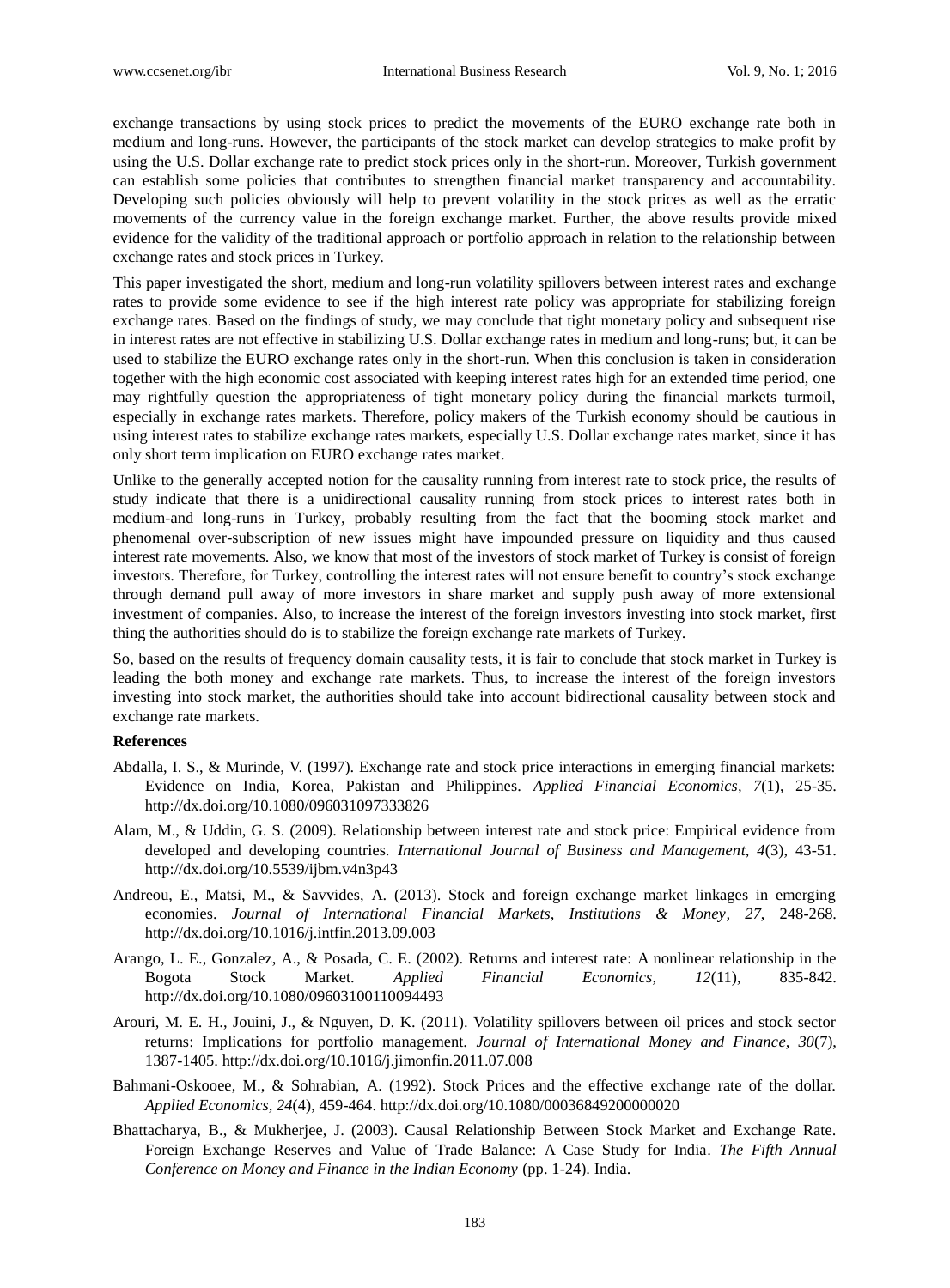- Baig, T., & Goldfajn, I. (2002). Monetary policy in the aftermath of currency crises: The case of Asia. *Review of International Economics, 10*(1), 92-112. http://dx.doi.org/10.1111/1467-9396.00320
- Bonga-Bonga, L., & Hoveni, J. (2013). Volatility spillovers between the equity market and foreign exchange market in South Africa in the 1995-2010 period. *South African Journal of Economics, 81*(2), 260-274. http://dx.doi.org/10.1111/saje.12001
- Breitung, J., & Candelon, B. (2006). Testing for short- and long-run causality: A frequency domain approach, *Journal of Econometrics, 132*(2), 363-378. http://dx.doi.org/doi:10.1016/j.jeconom.2005.02.004
- Chinn, M. D., & Meredith, G. (2004). Monetary policy and long-horizon uncovered interest rate parity. *IMF Staff Papers*, *51*(3), 409-430. Retrieved from https://www.imf.org/External/Pubs/FT/staffp/2004/03/pdf/chinn.pdf
- Choi, I., & Park, D. (2008). Causal relation between interest and exchange rates in the Asian currency crisis. *Japan and the World Economy, 20*(3), 435-452. http://dx.doi.org/10.1016/j.japwor.2007.01.003
- Ciner, C. (2011a). Information transmission across currency futures markets: Evidence from frequency domain tests. *International Review of Financial Analysis, 20*(3), 134-139. http://dx.doi.org/10.1016/j.irfa.2011.02.010
- Ciner, C. (2011b). Eurocurrency interest rate linkages: A frequency domain analysis. *International Review of Economics & Finance, 20*(4), 498-505. http://dx.doi.org/10.1016/j.iref.2010.09.006
- Croux, C., & Reusens, P. (2013). Do stock prices contain predictive power for the future economic activity? A Granger causality analysis in the frequency domain. *Journal of Macroeconomics, 35*, 93-103. http://dx.doi.org/10.1016/j.jmacro.2012.10.001
- Dekle, R., Hsiao, C., & Wang, S. (2002). High interest rates and exchange rate stabilization in Korea, Malaysia, and Thailand: An empirical investigation of the traditional and revisionist views. *Review of International Economics, 10*(1), 64-78. http://dx.doi.org/10.1111/1467-9396.00318
- Ding, M., Chen, Y., & Bessler, S. L. (2006). Granger causality: Basic theory and application to neuroscience. In B. Schelter, M. Winterhalder, & J. Timmer, (Eds.), *Handbook of Time Series Analysis: Recent Theoretical Developments and Applications* (pp. 437-460). Wiley. http://dx.doi.org/10.1002/9783527609970.ch17
- Fedorova, E., & Saleem, K. (2010). Volatility spillovers between stock and currency markets: Evidence from emerging Eastern Europe. *Czech Journal of Economics and Finance, 60*(6), 519-533. Retrieved from http://journal.fsv.cuni.cz/storage/1199\_str\_519\_533\_-\_fedorova.pdf
- Geweke, J. (1984). Inference and causality in economic time series models. *Handbook of Econometrics, 2*, 1101-1144. http://dx.doi.org/10.1016/S1573-4412(84)02011-0
- Ghosh, A., & Phillips, S. (1998). Inflation, disinflation, and growth. *IMF Working Paper,* (98/68), 1-44. http://dx.doi.org/10.5089/9781451961188.001
- Giovannini, A., & Jorion, P. (1987). Interest rates and risk premia in the stock market and in the foreign exchange market. *Journal of International Money and Finance*, *6*(1), 107-123. http://dx.doi.org/10.1016/0261-5606(87)90016-7
- Granger, C. W. J. (1969). Investigating causal relations by econometric models and cross-spectral methods. *Econometrica, 37*(3), 424-438. http://dx.doi.org/10.2307/1912791
- Granger, C. W. J., & Lin, J. L. (1995). Causality in the long Run, *Econometric Theory, 11*(3), 530-536. http://dx.doi.org/10.1017/S0266466600009397
- Hacker, R. S., Kim, H., & Månsson, K. (2012). The relationship between exchange rates and interest rate differentials: A wavelet approach. *The World Economy, 35*(9), 1162-1185. http://dx.doi.org/10.1111/j.1467-9701.2012.01466.x
- Hamrita, M. E., & Trifi, A. (2011). The relationship between interest rate, exchange rate and stock price: A wavelet analysis. *International Journal of Economics and Financial Issues, 1*(4), 220-228. Retrieved from http://www.econjournals.com/index.php/ijefi/article/view/47/pdf
- Harasty, H., & Roulet, J. (2000). Modeling stock market returns. *Journal of Portfolio Management, 26*(2), 33-46. http://dx.doi.org/10.3905/jpm.2000.319747
- Hashemzadeh, N., & Taylor, P. (1988). Stock prices, money supply, and interest rates: The question of causality, *Applied Economics, 20*(12), 1603-1611. http://dx.doi.org/10.1080/00036848800000091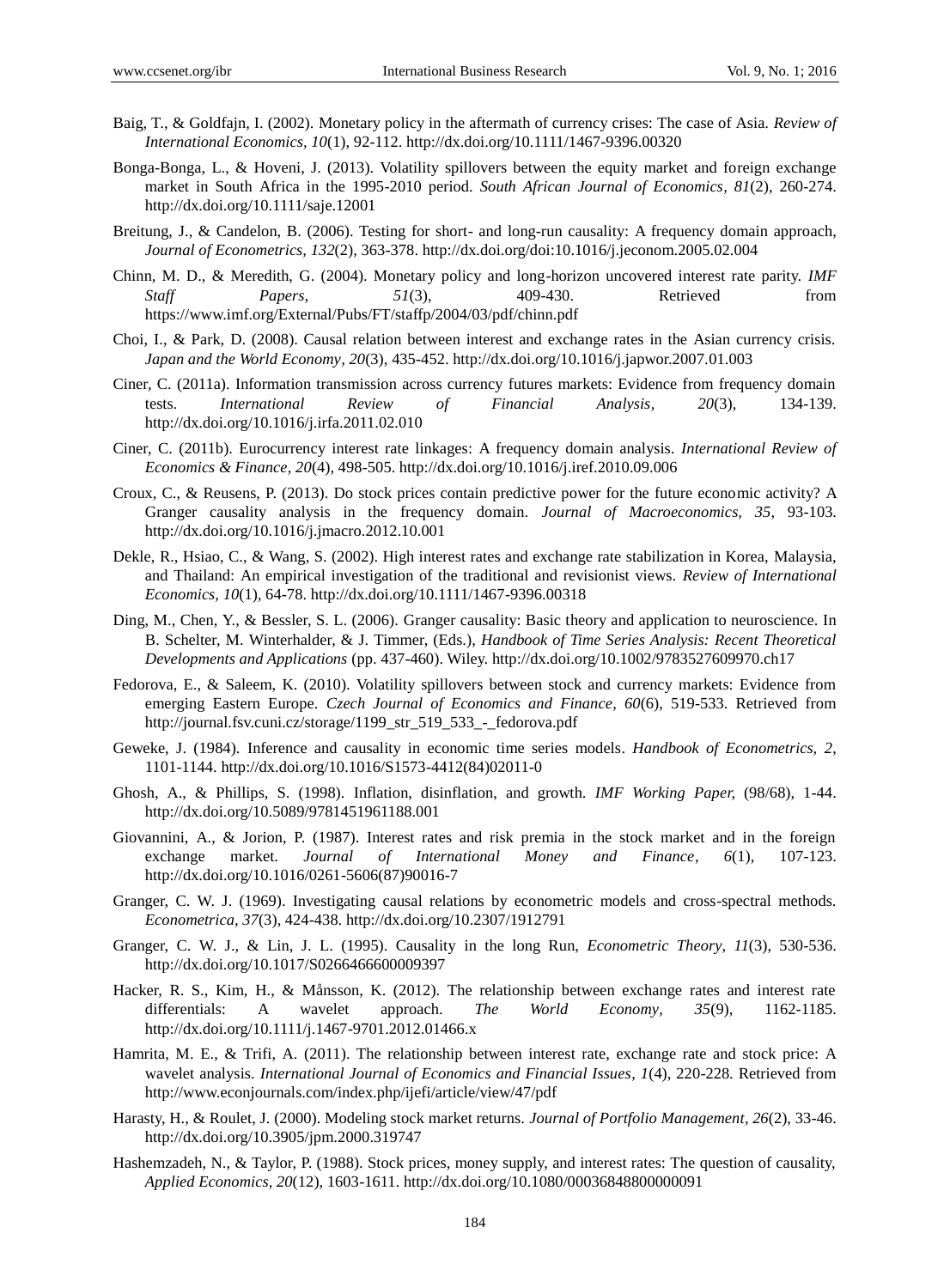- Hosoya, Y. (2001). Elimination of third series effect and defining partial measures of causality. *Journal of Time Series Analysis, 22*(5), 537-554. http://dx.doi.org/10.1111/1467-9892.00240
- Joseph, A., Suresh, K. G., & Garima, S. (2015). Is the causal nexus between agricultural commodity futures and spot prices asymmetric? Evidence from India. *Theoretical Economics Letters, 5*, 285-295. http://dx.doi.org/10.4236/tel.2015.52034
- Kanas, A. (2000). Volatility spillovers between stock returns and exchange rate changes: International evidence. *Journal of Business Finance & Accounting, 27*(3-4), 447-467. http://dx.doi.org/10.1111/1468-5957.00320
- Krätschell, K., & Schmidt, T. (2012). Long-run trends and short-run fluctuations what establishes the correlation between oil and food prices? *Ruhr Economic Papers,* (357), 1-21. http://dx.doi.org/10.2139/ssrn.2123084
- Kumar, M. (2010). Causal relationship between stock price and exchange rate: Evidence from India. *International Journal of Economic Policy in Emerging Economies, 3*(1), 85-101. http://dx.doi.org/10.1504/IJEPEE.2010.032797
- Kutty, G. (2010). The relationship between exchange rates and stock prices: The case of Mexico. *North American Journal of Finance and Banking Research, 4*(4), 1-12. Retrieved from http://globip.com/articles/northamerjournal-vol4-article1.pdf
- Ma, C. K., & Kao, G. W. (1990). On exchange rate changes and stock price reactions. *Journal of Business Finance & Accounting, 17*(3), 441-449. http://dx.doi.org/10.1111/j.1468-5957.1990.tb01196.x
- Mishra, A. K. (2004). Stock market and foreign exchange market in India: Are they related? *South Asia Economic Journal, 5*(2), 209-232. http://dx.doi.org/10.1177/139156140400500202
- Mok, H. M. K. (1993). Causality of interest rate, exchange rate and stock prices at stock market open and close in Hong Kong. *Asia Pacific Journal of Management, 10*(2), 123-143. http://dx.doi.org/10.1007/BF01734274
- Muhammad, N., & Rasheed, A. (2002). Stock Prices and Exchange Rates: Are they Related? Evidence from South Asian Countries. *The Pakistan Development Review, 41*(4), 535-550. Retrieved from http://www.pide.org.pk/pdf/PDR/2002/Volume4/535-550.pdf
- Mukherjee, T. K., & Naka, A. (1995). Dynamic relations between macroeconomic variables and the Japanese stock market: An application of a vector error correction model. *The Journal of Financial Research, 18*(2), 223-237. http://dx.doi.org/10.1111/j.1475-6803.1995.tb00563.x
- Morales, L. N. (2008). Volatility spillovers between equity and currency markets: Evidence from major Latin American countries. *Latin American Journal of Economics-formerly Cuadernos de Economía, 45*(132), 185-215. Retrieved from http://www.economia.puc.cl/docs/132nieva.pdf
- Mozumder, N., Vita, G., Kyaw, K. S., & Larkin, C. (2015). Volatility spillover between stock prices and exchange rates: New evidence across the recent financial crisis period. *Economic Issues, 20*(1), 43-64. Retrieved from http://www.economicissues.org.uk/Files/2015/115Mozumder.pdf
- Nieh, C., & Lee, C. (2001). Dynamic relationship between stock prices and exchange rates for G-7 countries. *The Quarterly Review of Economics and Finance, 41*(4), 477-790. http://dx.doi.org/10.1016/S1062-9769(01)00085-0
- Ong, L. L., & Izan, H. Y. (1999). Stock and currencies: Are they related?. *Applied Financial Economics, 9*(5), 523-532. http://dx.doi.org/10.1080/096031099332186
- Park, Y. C., Chung, C. S., & Wang, Y. (1999). Exchange rate policies in Korea: Has exchange rate volatility increased after the crisis? *KIEP Working Paper,* (99-33), 1-63. Retrieved from https://www.kiep.go.kr/include/filedown.jsp?fname=WOPA199933.pdf&fpath=Pub0201&NO=131485&F NO=326
- Rahman, L., & Uddin J. (2009). Dynamic relationship between stock prices and exchange rates: Evidence from three South Asian countries. *International Business Research, 2*(2), 167-174. http://dx.doi.org/10.5539/ibr.v2n2p167
- Ross, S. A. (1989). Information and Volatility: The No-Arbirtrage Martingale Approach to Timing and Resolution Irrelevancy. *Journal of Finance, 44*(1), 1-17. http://dx.doi.org/10.1111/j.1540-6261.1989.tb02401.x